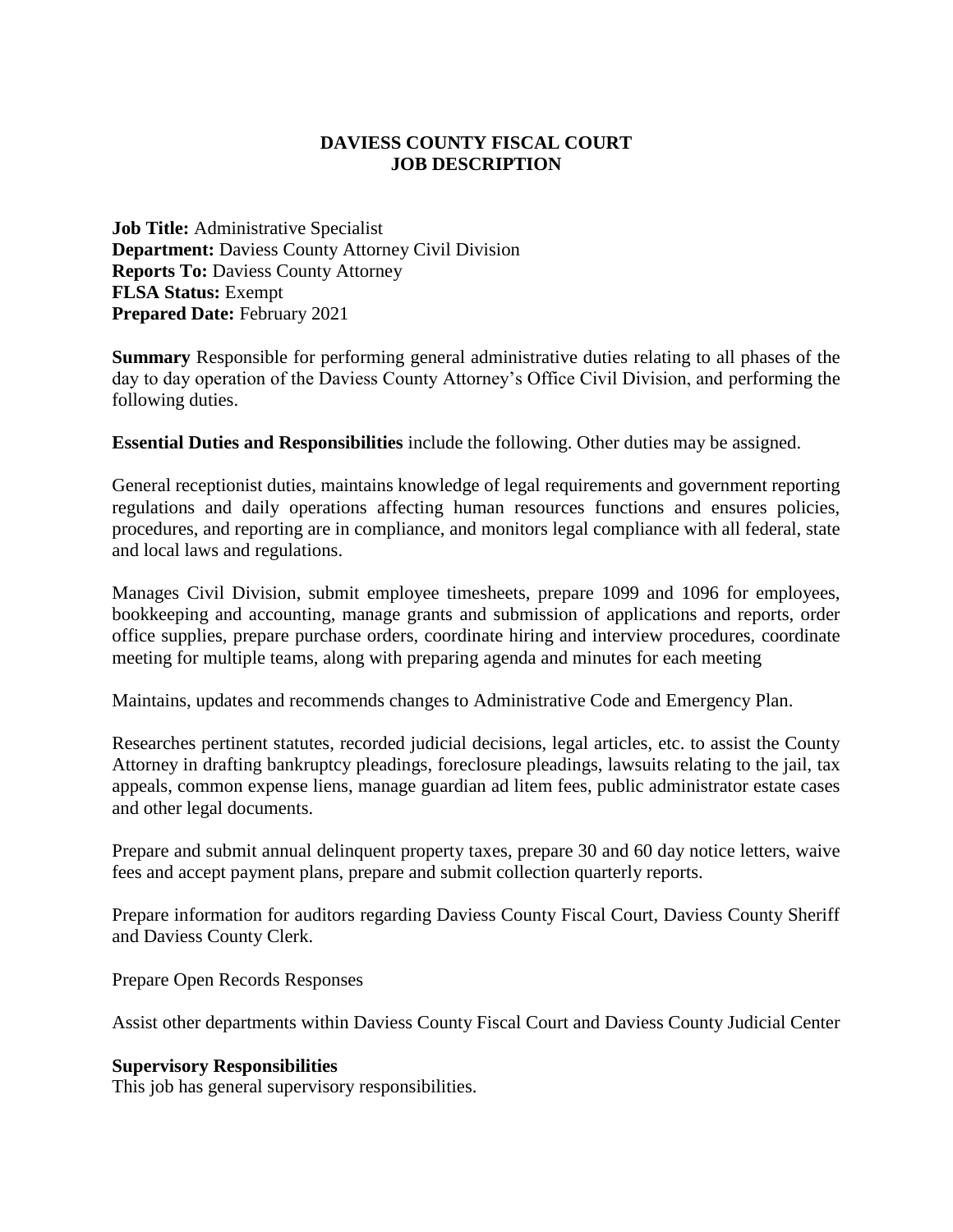**Qualifications** To perform this job successfully, an individual must be able to perform each essential duty satisfactorily. The requirements listed below are representative of the knowledge, skill, and/or ability required. Reasonable accommodations may be made to enable individuals with disabilities to perform the essential functions.

## **Education and/or Experience**

Bachelor's degree (B. A.) from four-year College or university; or four years related experience and/or training; or equivalent combination of education and experience.

## **Language Skills**

Ability to read and interpret documents such as safety rules, operating and maintenance instructions, and procedure manuals. Ability to write routine reports and correspondence. Ability to speak effectively before groups of customers or employees of organization.

#### **Mathematical Skills**

Ability to add and subtract two digit numbers and to multiply and divide with 10's and 100's. Ability to perform these operations using units of American money and weight measurement, volume, and distance.

#### **Reasoning Ability**

Ability to apply common sense understanding to carry out instructions furnished in written, oral, or diagram form. Ability to deal with problems involving several concrete variables in standardized situations.

## **Computer Skills**

To perform this job successfully, an individual should have knowledge of Microsoft Office, Outlook, Word, Excel, PowerPoint, Adobe, E-Warrant System, Software Management, Intelligrants, CourtNet, Ewarrants QuickBooks, Purchase Order System or accounting software and Word Processing software.

## **Certificates, Licenses, Registrations**

Valid Driver's License.

**Physical Demands** The physical demands described here are representative of those that must be met by an employee to successfully perform the essential functions of this job. Reasonable accommodations may be made to enable individuals with disabilities to perform the essential functions.

While performing the duties of this Job, the employee is regularly required to sit; use hands to finger, handle, or feel and talk or hear. The employee is frequently required to stand; walk and reach with hands and arms. The employee is occasionally required to climb or balance and stoop, kneel, crouch, or crawl. The employee must occasionally lift and/or move up to 10 pounds. Specific vision abilities required by this job include close vision, distance vision and ability to adjust focus.

**Work Environment** The work environment characteristics described here are representative of